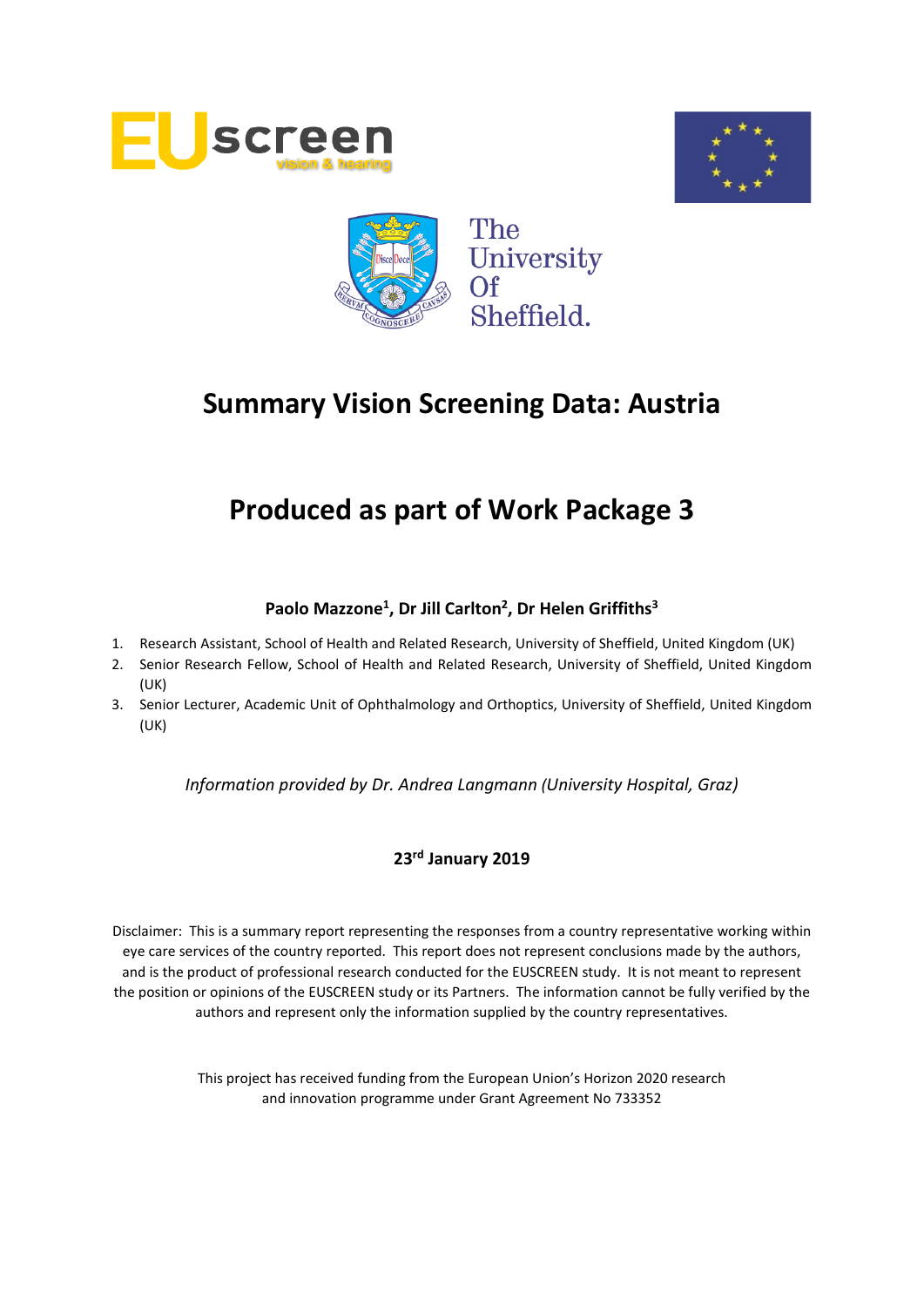screen



**Contents** 1. [Glossary of Terms](#page-2-0) iii 2. [Abbreviations](#page-5-0) vi 3. [Population and Healthcare Overview](#page-6-0) 1 4. [Vision Screening Commissioning and Guidance](#page-8-0) 3 and 3 3 5. [Screening programme](#page-9-0) 4 5.1 [Vision screening -](#page-9-1) Preterm babies 4 5.2 [Vision screening -](#page-9-2) Birth to 3 months 4 5.3 Vision screening - [3 months to 36 months](#page-9-3) 4 5.4 Vision screening - [36 months to 7 years](#page-9-4) 4 6. [Automated Screening](#page-14-0) extensive states and the set of the set of the set of the set of the set of the set of the set of the set of the set of the set of the set of the set of the set of the set of the set of the set of th 7. [Provision for Visually Impaired](#page-15-0) 10 8. [Knowledge of existing screening programme](#page-16-0) 11 8.1 [Prevalence/Diagnosis](#page-16-1) 11 8.2 [Coverage](#page-16-2) 2012 and 2012 and 2012 and 2012 and 2012 and 2012 and 2012 and 2012 and 2012 and 2012 and 2013 and 201 8.3 [Treatment success](#page-16-3) 11 8.4 [Screening evaluation](#page-16-4) 11 9. [Costs of vision screening in children](#page-17-0) 12 and 12 9.1 [Cost of vision screening](#page-17-1) 12 9.2 [Cost of treatment for amblyopia](#page-17-2) 12 9.3 [Cost of Treatment for strabismus](#page-17-3) 12 9.4 [Cost of treatment for cataract](#page-17-4) 12

10. [References](#page-18-0) 213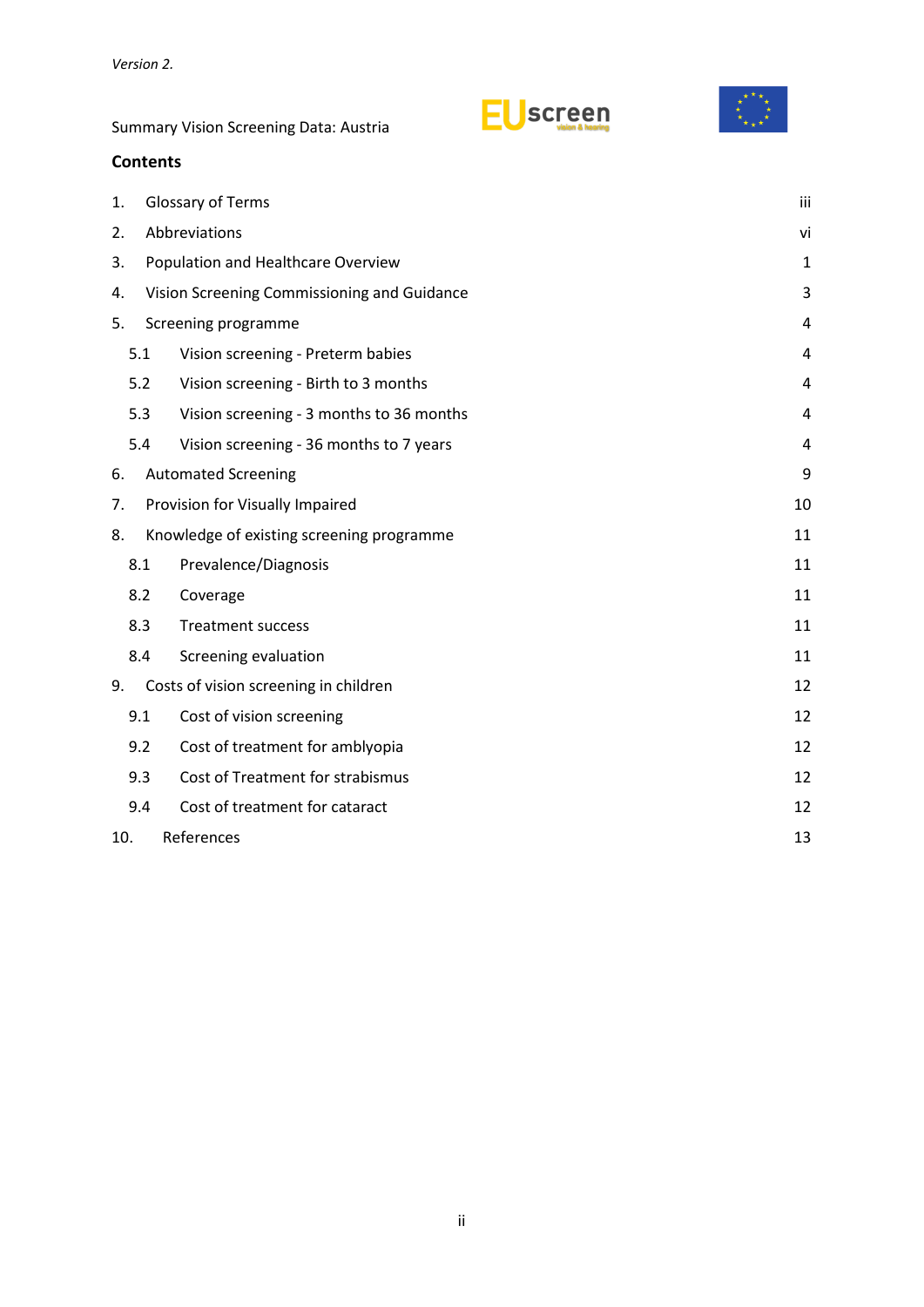



| <b>Abnormal test</b><br>result                     | A test result where a normal "pass" response could not be<br>detected under good conditions. The result on screening                                                                                                      |  |  |  |  |  |  |
|----------------------------------------------------|---------------------------------------------------------------------------------------------------------------------------------------------------------------------------------------------------------------------------|--|--|--|--|--|--|
|                                                    | equipment may indicate "no response," "fail," or "refer."                                                                                                                                                                 |  |  |  |  |  |  |
| <b>Attendance rate</b>                             | The proportion of all those invited for screening that are tested<br>and receive a result:<br>Invited for screening includes all those that are offered the                                                               |  |  |  |  |  |  |
|                                                    | screening test.<br>Tested and receive a result could be a "pass" or "referral to<br>diagnostic assessment".                                                                                                               |  |  |  |  |  |  |
|                                                    | Attendance rate provides information on the willingness of families<br>to participate in screening.                                                                                                                       |  |  |  |  |  |  |
| <b>Compliance with</b><br>referral<br>(percentage) | The percentage of those who are referred from screening to a<br>diagnostic assessment that actually attend the diagnostic<br>assessment.                                                                                  |  |  |  |  |  |  |
|                                                    | Percentage of compliance provides information on the willingness<br>of families to attend the diagnostic assessment after referral from<br>screening.                                                                     |  |  |  |  |  |  |
|                                                    |                                                                                                                                                                                                                           |  |  |  |  |  |  |
| Coverage                                           | The proportion of those eligible for screening that are tested and<br>receive a result:                                                                                                                                   |  |  |  |  |  |  |
|                                                    | Eligible for screening includes those within the population<br>that are covered under the screening or health care<br>programme.<br>Tested and receive a result could be a "pass" or "refer to<br>diagnostic assessment". |  |  |  |  |  |  |
|                                                    | Factors such as being offered screening, willingness to participate,<br>missed screening, ability to complete the screen, and ability to<br>document the screening results will influence the coverage.                   |  |  |  |  |  |  |
| <b>False negatives</b>                             | The percentage of children with a visual deficit (defined by the<br>target condition) that receive a result of "pass" during screening.                                                                                   |  |  |  |  |  |  |
|                                                    | Example: If 100 children with visual deficit are screened, and 1<br>child passes the screening, the percentage of false negatives is 1%.                                                                                  |  |  |  |  |  |  |

# <span id="page-2-0"></span>**1. Glossary of Terms**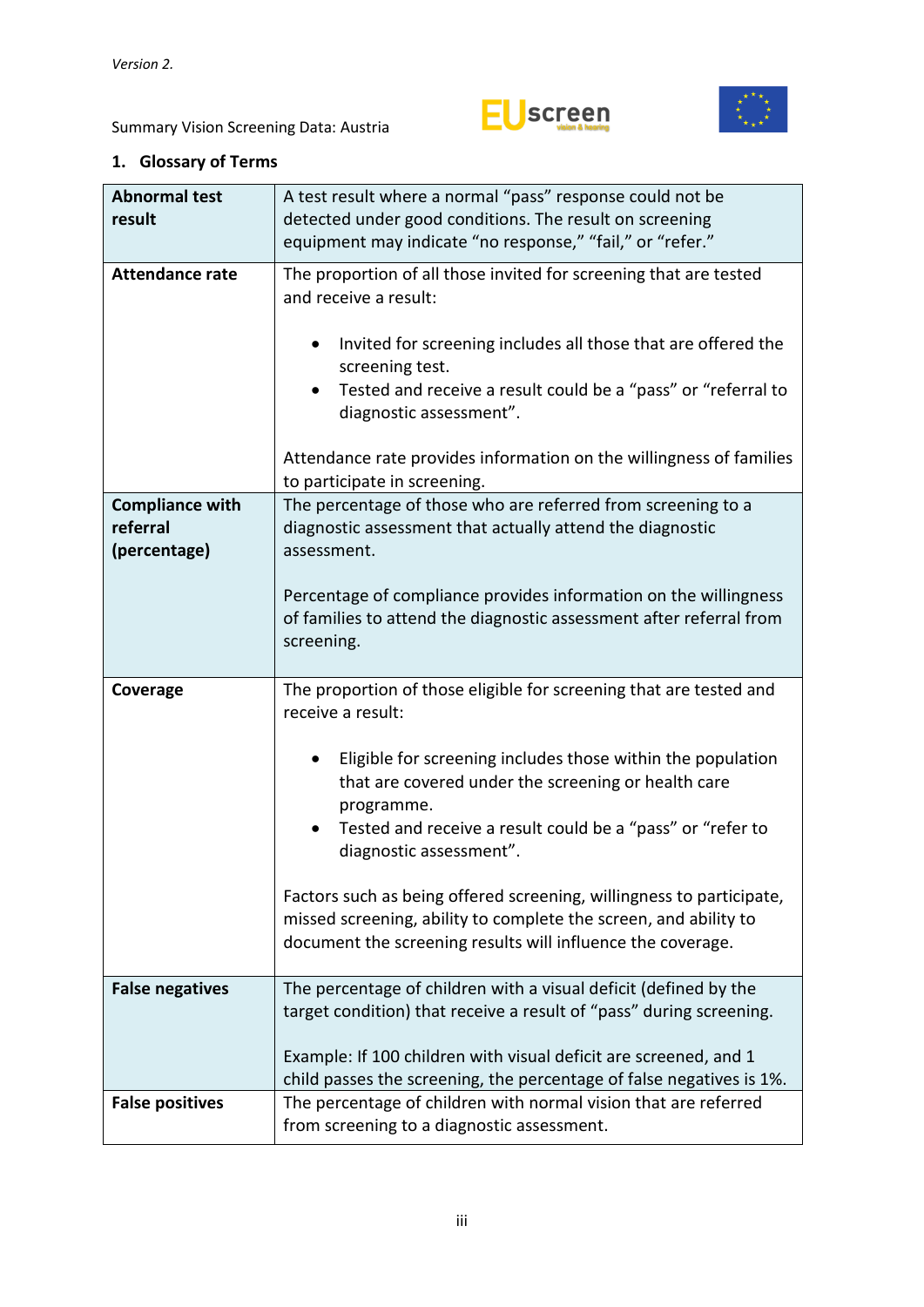



| <b>Guidelines</b>                       | Recommendations or instructions provided by an authoritative<br>body on the practice of screening in the country or region.                                                                                |  |  |  |  |  |
|-----------------------------------------|------------------------------------------------------------------------------------------------------------------------------------------------------------------------------------------------------------|--|--|--|--|--|
| <b>Vision screening</b><br>professional | A person qualified to perform vision screening, according to the<br>practice in the country or region.                                                                                                     |  |  |  |  |  |
| <b>Inconclusive test</b><br>result      | A test result where a normal "pass" response could not be<br>detected due to poor test conditions or poor cooperation of the<br>child.                                                                     |  |  |  |  |  |
| <b>Invited for</b><br>screening         | Infants/children and their families who are offered screening.                                                                                                                                             |  |  |  |  |  |
| <b>Outcome of vision</b><br>screening   | An indication of the effectiveness or performance of screening,<br>such as a measurement of coverage rate, referral rate, number of<br>children detected, etc.                                             |  |  |  |  |  |
| <b>Untreated</b><br>amblyopia           | Those children who have not received treatment for amblyopia<br>due to missed screening or missed follow-up appointment.                                                                                   |  |  |  |  |  |
| <b>Persistent</b><br>amblyopia          | Amblyopia that is missed by screening, or present after the child<br>has received treatment.                                                                                                               |  |  |  |  |  |
| <b>Positive predictive</b><br>value     | The percentage of children referred from screening who have a<br>confirmed vision loss.                                                                                                                    |  |  |  |  |  |
|                                         | For example, if 100 babies are referred from screening for<br>diagnostic assessment and 10 have normal vision and 90 have a<br>confirmed visual defect, the positive predictive value would be<br>90%.     |  |  |  |  |  |
| <b>Prevalence</b>                       | The percentage or number of individuals with a specific disease or<br>condition. Prevalence can either be expressed as a percentage or<br>as a number out of 1000 individuals within the same demographic. |  |  |  |  |  |
| Programme                               | An organised system for screening, which could be based<br>nationally, regionally or locally.                                                                                                              |  |  |  |  |  |
| Protocol                                | Documented procedure or sequence for screening, which could<br>include which tests are performed, when tests are performed,<br>procedures for passing and referring, and so forth.                         |  |  |  |  |  |
| <b>Quality assurance</b>                | A method for checking and ensuring that screening is functioning<br>adequately and meeting set goals and benchmarks.                                                                                       |  |  |  |  |  |
| Referral criteria                       | A pre-determined cut-off boundary for when achild should be re-<br>tested or seen for a diagnostic assessment.                                                                                             |  |  |  |  |  |
| <b>Risk babies / Babies</b><br>at-risk  | All infants that are considered to be at-risk or have risk-factors for<br>vision defects/ophthalmic pathology according to the screening<br>programme.                                                     |  |  |  |  |  |
|                                         | Two common risk factors are admission to the neonatal-intensive<br>care unit (NICU) or born prematurely. However, other risk factors                                                                       |  |  |  |  |  |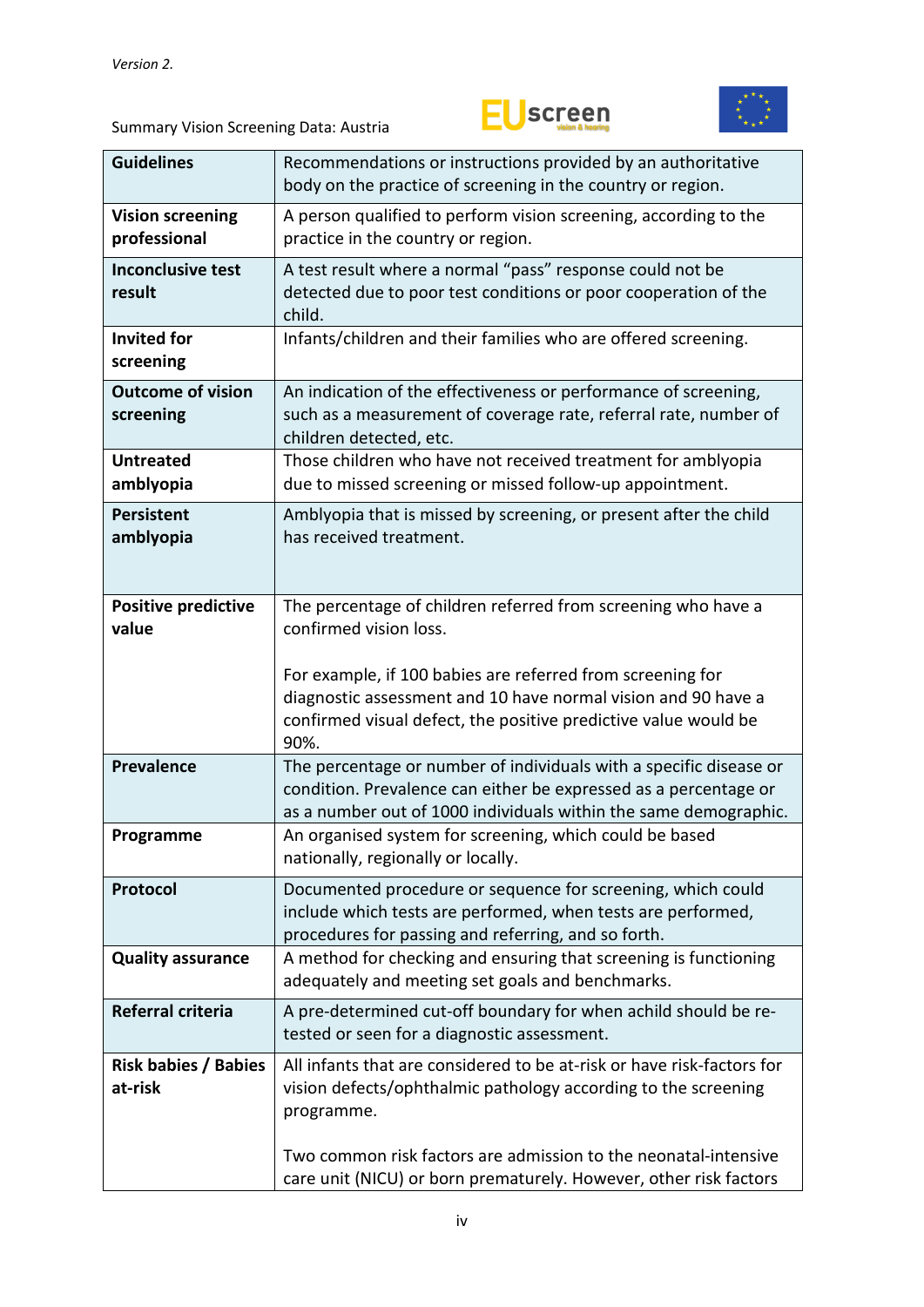



|                         | for visual defects may also be indicated in the screening<br>programme.                                                                                                          |
|-------------------------|----------------------------------------------------------------------------------------------------------------------------------------------------------------------------------|
| Sensitivity             | The percentage of children with visual defects that are identified<br>via the screening programme.                                                                               |
|                         | For example, if 100 babies with visual defects are tested, and 98 of<br>these babies are referred for diagnostic assessment and 2 pass the<br>screening, the sensitivity is 98%. |
| <b>Specificity</b>      | The percentage of children with normal vision that pass the<br>screening.                                                                                                        |
|                         | For example, if 100 babies with normal vision are tested, and 10 of<br>these babies are referred for diagnostic assessment and 90 pass the<br>screening, the specificity is 90%. |
| <b>Target condition</b> | The visual defect you are aiming to detect via the screening<br>programme.                                                                                                       |
| Well, healthy<br>babies | Infants who are <i>not</i> admitted into the NICU or born prematurely                                                                                                            |
|                         | (born after a gestation period of less than 37 weeks).                                                                                                                           |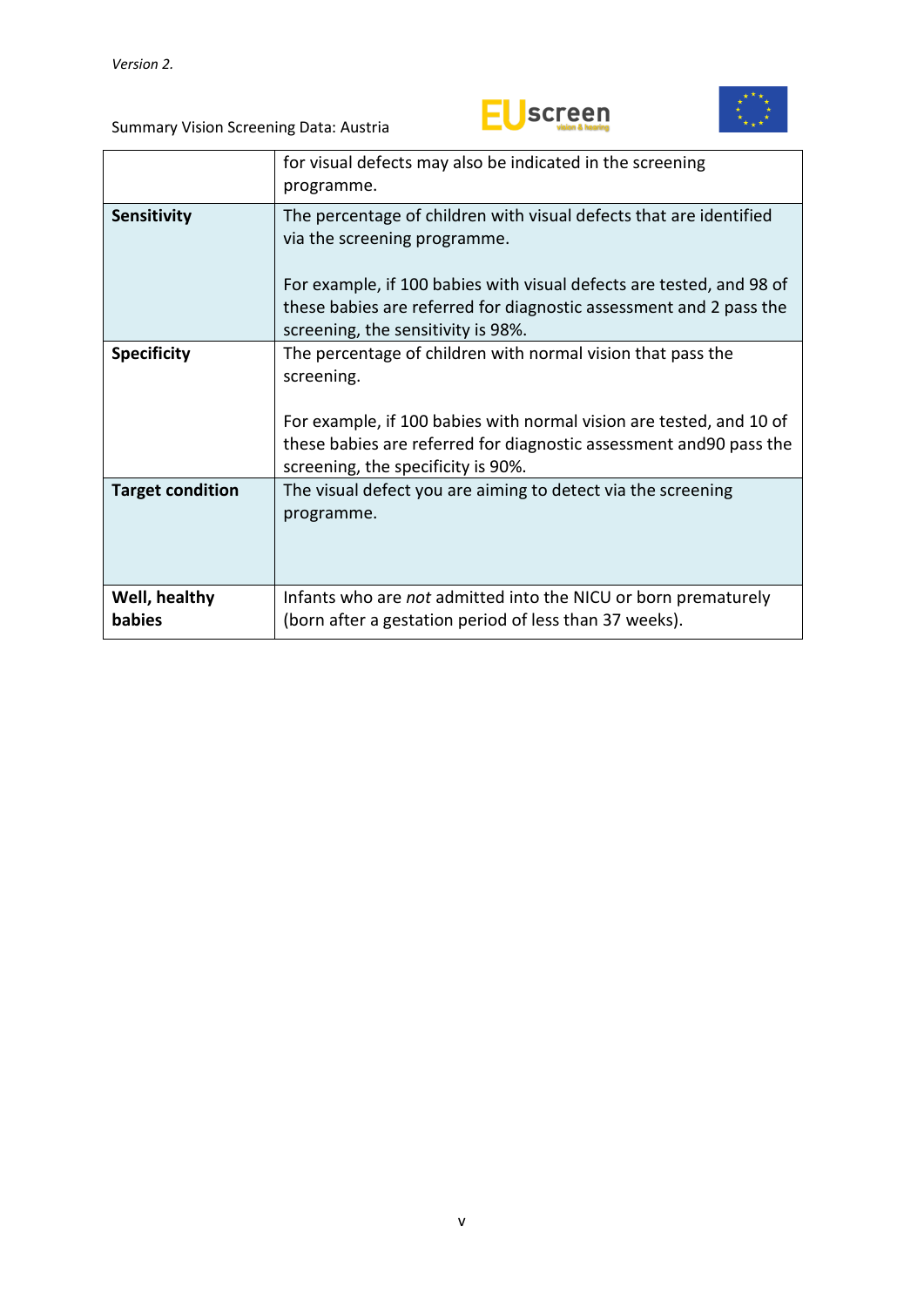EUscreen



Summary Vision Screening Data: Austria

#### <span id="page-5-0"></span>**2. Abbreviations**

- **CSA** Consilium Strabologicum Austriacum
- **GDP** Gross Domestic Product
- **HTA** Health Technology Assessment
- **NICU** Neonatal-intensive care unit
- **PPP** Purchasing Power Parity
- **WHO** Word Health Organisation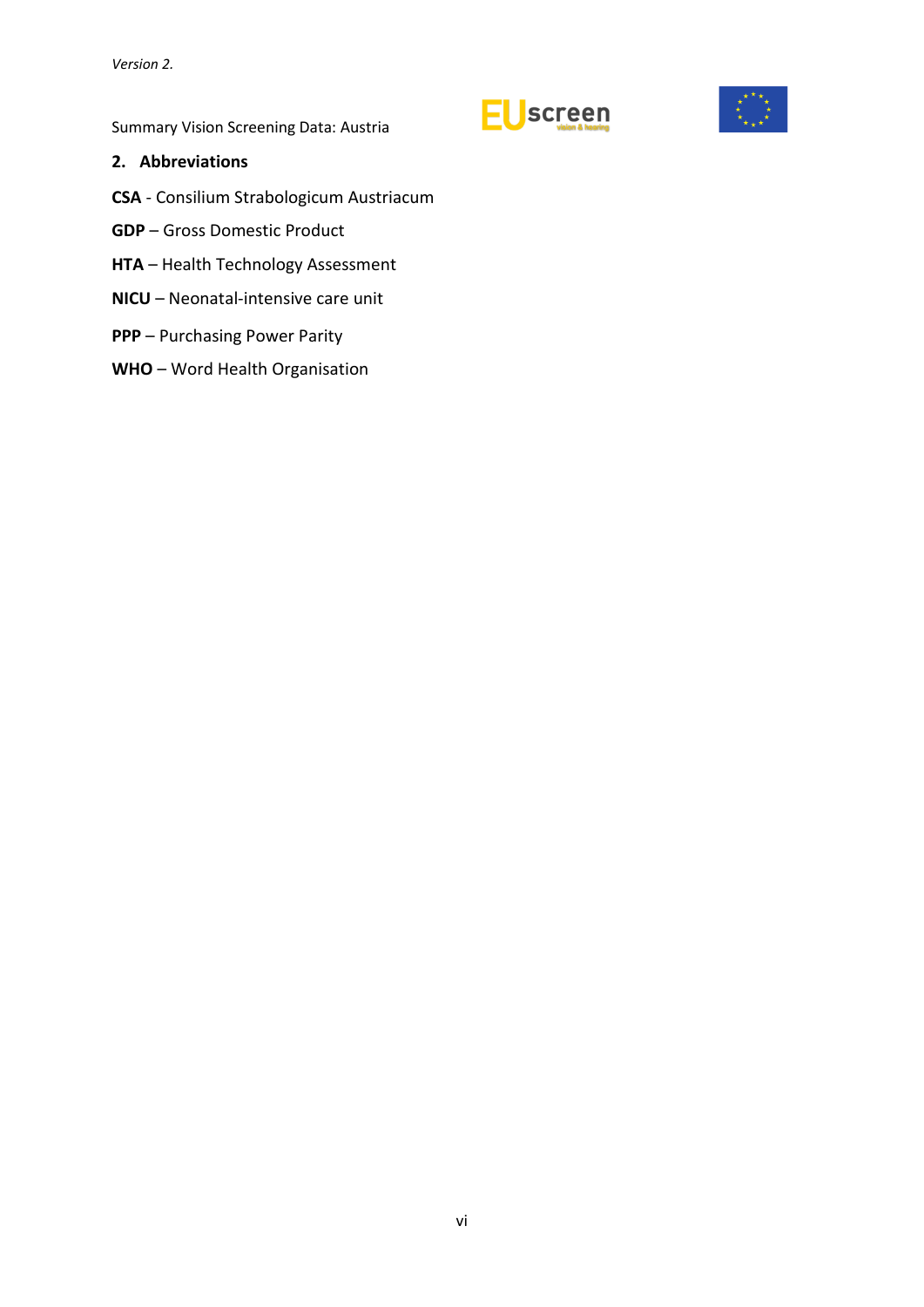



#### <span id="page-6-0"></span>**3. Population and Healthcare Overview**

The population of Austria is 8,809,202 (World Bank, 2018a) and birth rate is estimated at 10 births/1,000 population in 2016 (World Bank, 2018b). The change in population and birth rate from 1960 to 2017 is shown in Figure 1, graphs A and B respectively.

Austria has a reported population density of 106.75 people per square kilometre in 2017 and this has risen from 85.81 people per square kilometre in 1961 (World Bank, 2018c). Infant mortality in 2017 was estimated at 2.9 deaths/1,000 live births in total (World Bank, 2018d).

The average life expectancy in Austria is estimated at 81.9 years (World Bank, 2018e), with a death rate of 9.2 deaths/1,000 population in 2016 (World Bank, 2018f). Austria has a gross national income per capita (PPP int. \$, 2013) of \$43,000 (WHO, 2016). The estimated total expenditure on health per capita in 2014 was \$5,039 (Intl \$) and the total expenditure on health in 2014 as percentage of GDP was 11.2% (WHO, 2016).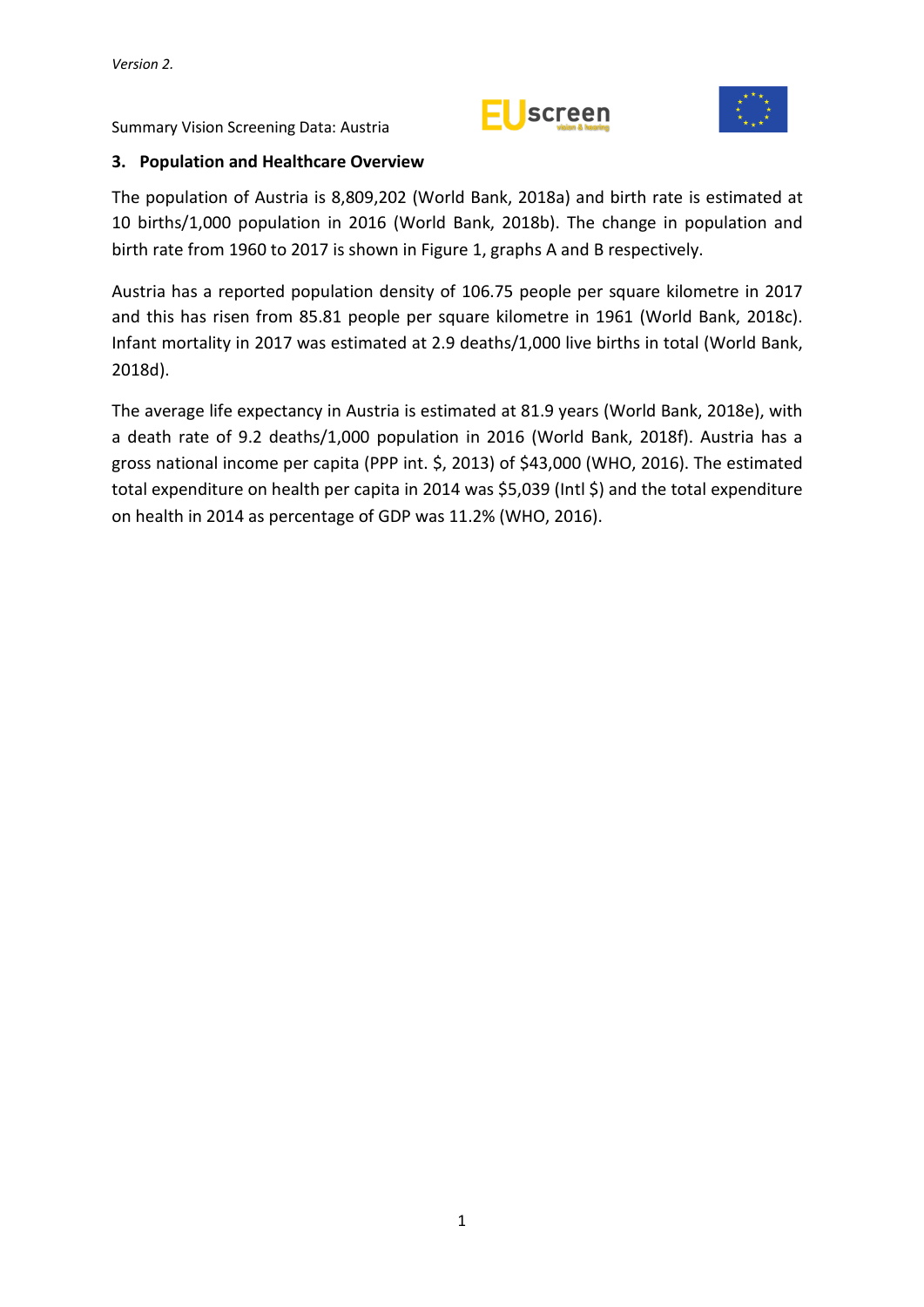



*Figure 1: Change in the Total Population and Birth Rate in Austria between 1960 and 2017*



*Source: Information sourced from World Bank (2018)*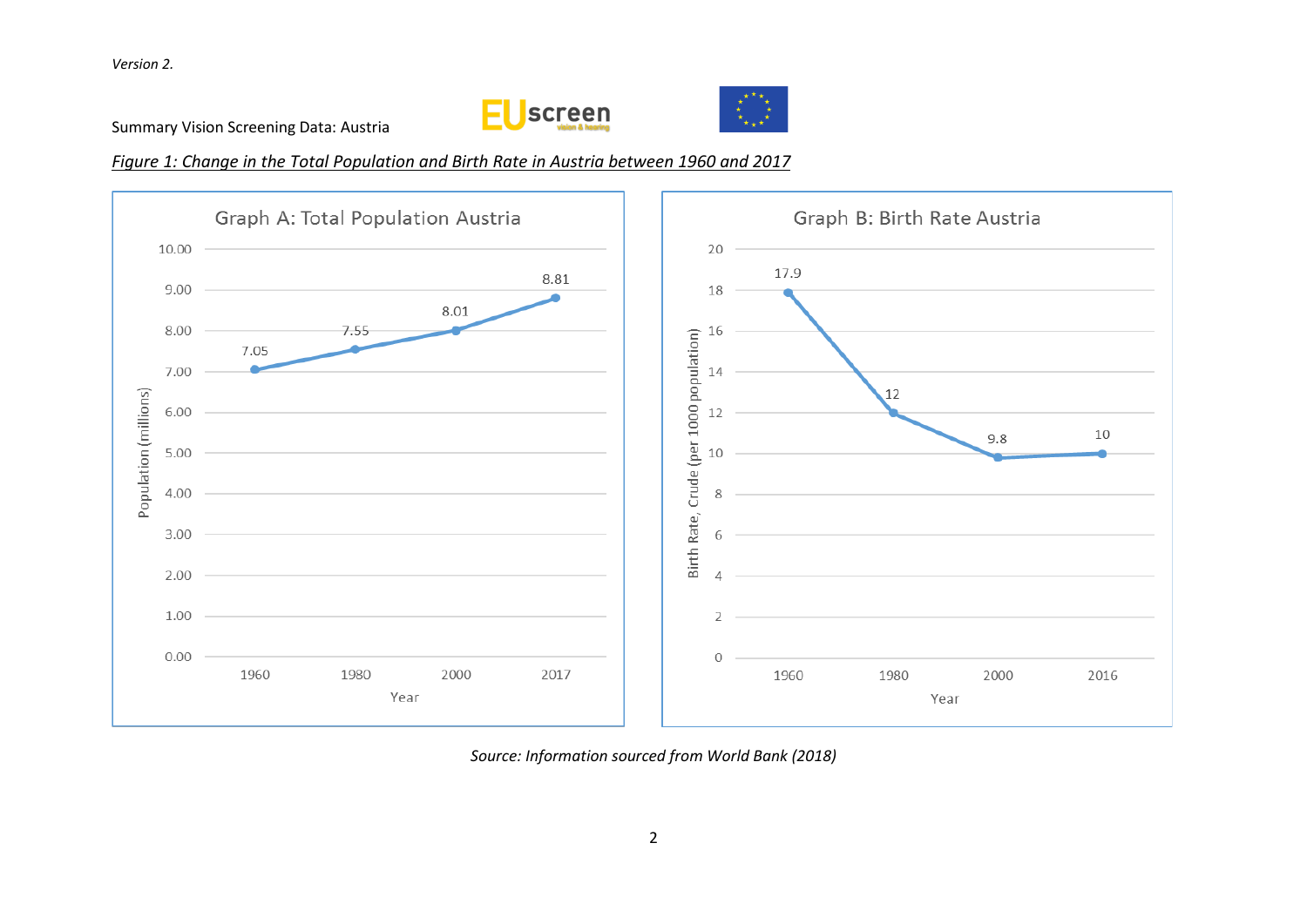



#### <span id="page-8-0"></span>**4. Vision Screening Commissioning and Guidance**

Vision screening in Austria, is organised nationally, with nine regions individually organising kindergarten projects. The nine regions are Burgenland, Carinthia, Lower Austria, Upper Austria, Salzburg, Styria, Tyrol, Vorarlberg and Vienna. These kindergarten projects include vision screening by photorefractors, which are organised by the kindergarden itself, the federal government, or photoscreener distributers.

In Austria, each pregnant woman is given a mother-child health passport. This allows the doctor to enter all important examinations up to the age of 5-years. This procedure is the same in all 9 regions, although the execution of the recommended screening examinations might differ as these are only recommendations, not guidelines.

The national vision screening programme is embedded into a general preventative child health care screening system. Ophthalmologists, paediatricians, general practitioners (GP) and orthoptists as well as opticans in cooperation with ophthalmologists conduct vision screening. There are 1355 paediatricians, 926 ophthalmologists, 14,130 GPs within Austria, it is unknown how many opticians there are. No other general health professionals have been identified who currently do not perform vision screening but could do so with additional training. There is no specific training available. Vision screening takes place within hospitals or in the offices of an ophthalmologist, paediatrician or GP.

Vision screening is funded either privately or through the mother child pass programme which provides health care funded two-thirds from federal funds and one-third from social security funds. Additional projects are funded by non-profit organisations, the federal government, or the distributers of photoscreeners.

The content and any reviews of the vision screening programme are decided upon by a Mother-Child-Passport Programme expert group. These revisions are undertaken by the Ministry of Health according to actual data, reviews and Health Technology Assessments (HTAs). The vision screening programme was implemented nationally in 1974 as part of general screening. This was updated in 1987 with the addition of ophthalmic examinations.

There are no specific guidelines for vision screening, but there are some "low-level" recommendations from the Consilium Strabologicum Austriacum (CSA), a team of specialists from the Austrian Ophthalmological Association. There are methods for quality monitoring imposed by the government determined according to actual data collected, reviews of literature, HTAs and expert opinion.

There is no research carried out in Austria regarding the vision screening programme. However, there have been cost-effectiveness analyses about the vision screening programme, but this is for local/regional projects only; there is no information available about these analyses.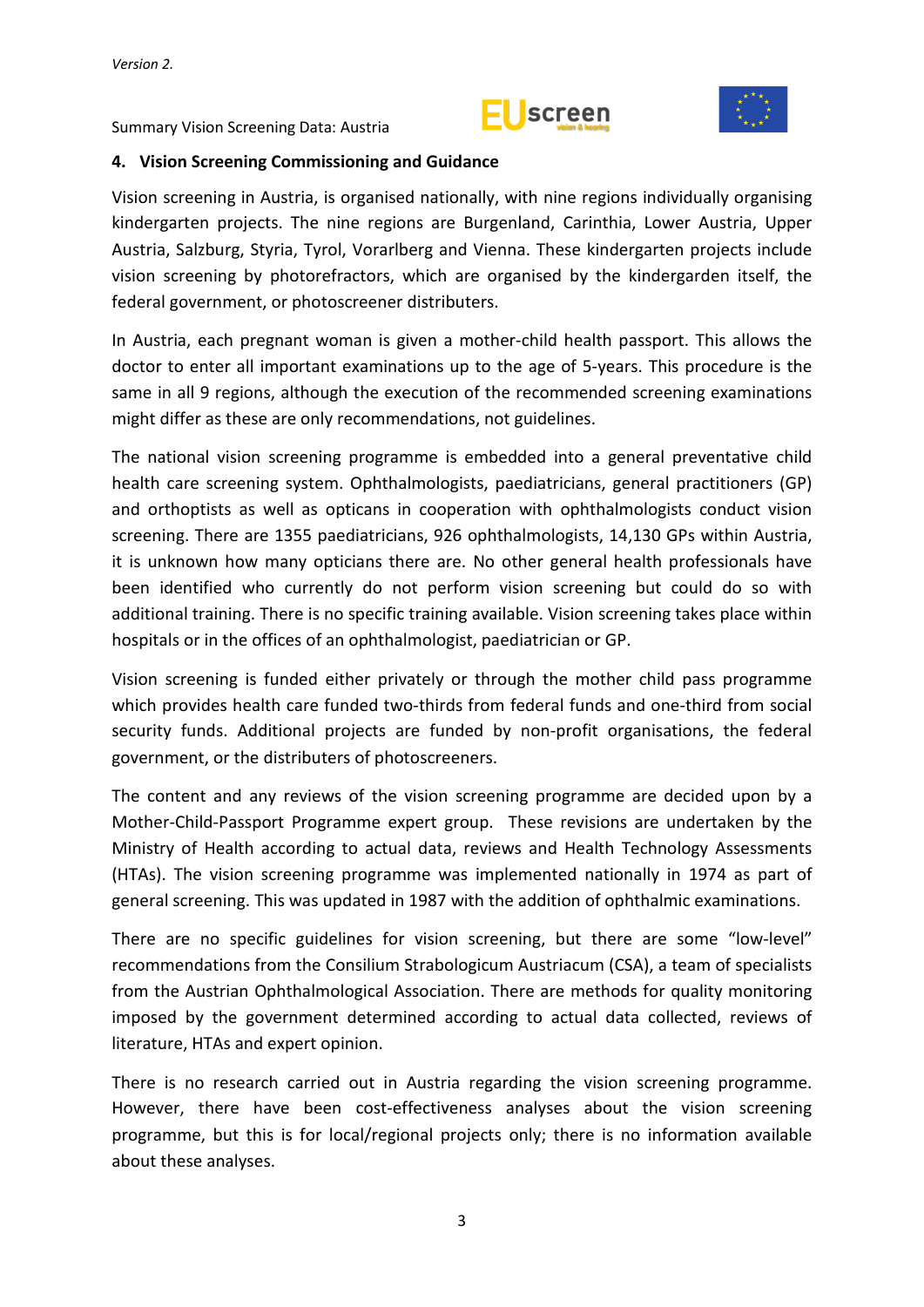



#### <span id="page-9-0"></span>**5. Screening programme**

In Austria, anomalies of the eye, amblyopia and pathologies are screened for by vision screening. The health care professionals delivering vision screening, venue for screening and tests used vary depending on the age of the child as shown in Tables 1, 2 and 3 respectively. Specific details of the screening offered within each age group are described more fully in sections 5.1 to 5.4 below.

## <span id="page-9-1"></span>*5.1 Vision screening - Preterm babies*

Preterm babies are screened by ophthalmologists using retinal examination (indirect ophthalmoscopy). This is conducted within departments of neonatology at children hospitals. The number of abnormal or inconclusive test results before referral for further diagnostic examination are not specified, this is at the discretion of the screener. Referral criteria for preterm babies is based on literature, there are no specified guidelines.

# <span id="page-9-2"></span>*5.2 Vision screening - Birth to 3 months*

Screening takes place at ages 1 week and then again between 4 to 7 weeks. Vision screening is conducted at the offices of either a paediatrician or GP, or in hospitals. The Bruckner red reflex fundus test and eye inspection are recommended for well, healthy babies up to the age of 3 months; however, some clinicians use only a flashlight. Any abnormality in visual behaviour, including red reflex, strabismus, or the anatomy of the eye will result in the child being referred. The number of abnormal test results that necessitate a baby being referred is not defined, it is entirely dependent upon the clinician; the same is true for inconclusive tests, it is at the discretion of the clinician.

## <span id="page-9-3"></span>*5.3 Vision screening - 3 months to 36 months*

Children aged between 3 and 36 months of age are screened four times by a paediatrician, or GP at either the paediatricians office or hospital. Children are tested between 3 and 5 months of age, then again between 7 to 9 months, 10 to 14 months. Children aged 24 month are screened by an ophthalmologist. The tests conducted include eye inspection, red reflex, fixation, eye motility, retinal examination, pursuit movements, cover test and they are also screened for risk factors using automated devices (see Section 7). The referral criteria are stated as any abnormality in visual behaviour, red reflex, strabismus, or the anatomy of the eye.

## <span id="page-9-4"></span>*5.4 Vision screening - 36 months to 7 years*

Paediatricians, GPs, ophthalmologists, orthoptists, or opticians conduct vision screening in either the ophthalmalogical or paediatricians office, hospital, or at school. The sequence of vision screening in children aged between 36 months and 7 years is at 34-38 months, then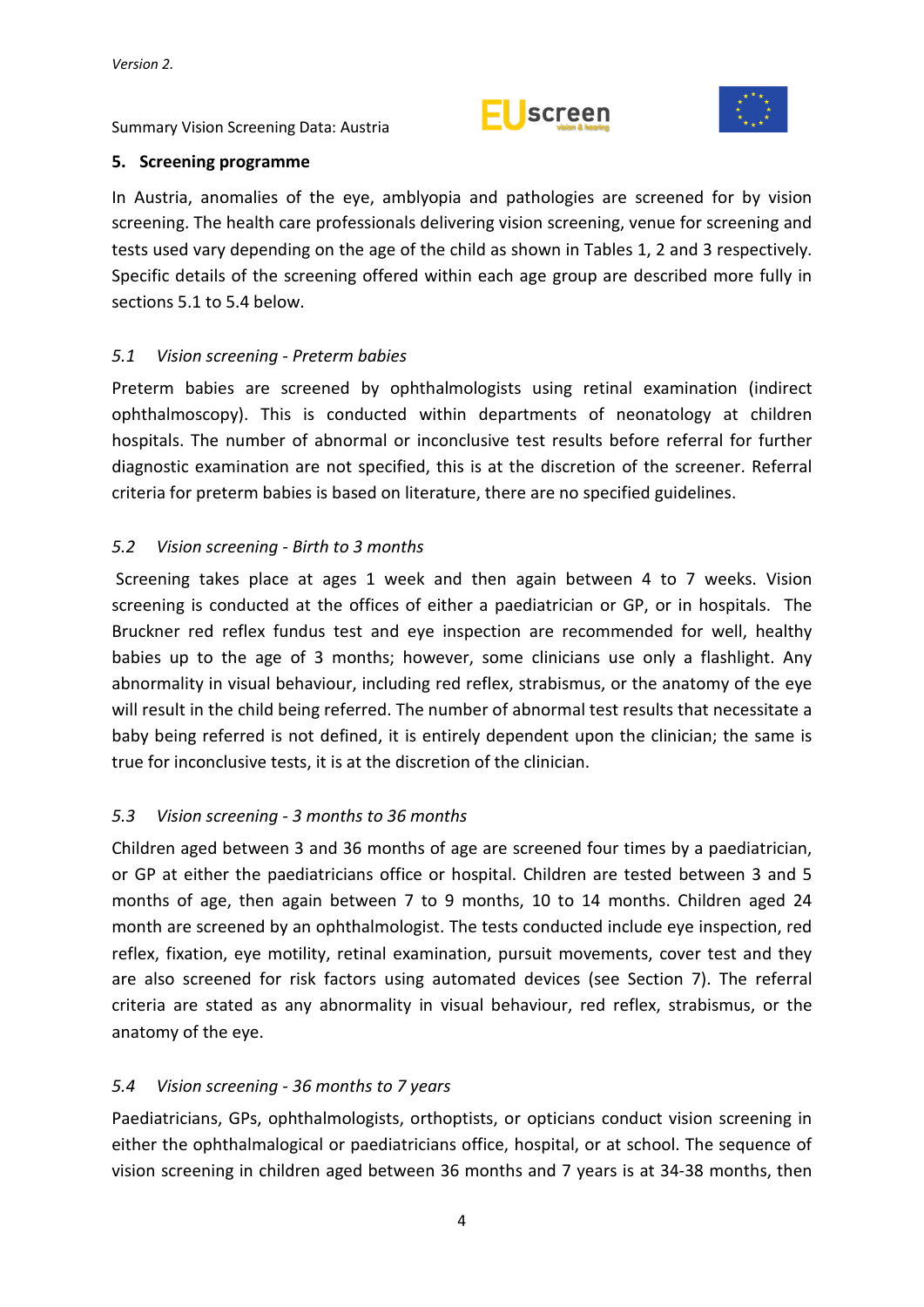



again at 46 to 50 months, and again between 58 and 62 months. The recommended tests conducted at this age include visual acuity measurement, stereopsis and accommodation. Visual acuity is measured from the age of 3 years by a paediatricians, GP or ophthalmologist often in cooperation with an orthoptist. Lea symbols are recommended as the optotype chart to be used during this visual acuity measurement, but there are no specific guidelines, and therefore some clinicians may use different visual acuity test. Children are referred immediately after an abnormal test, although there is no defined protocol for how many inconclusive tests determine a referral. Referral criteria is stated as any abnormality in visual behaviour, red reflex, strabismus, or the anatomy of the eye.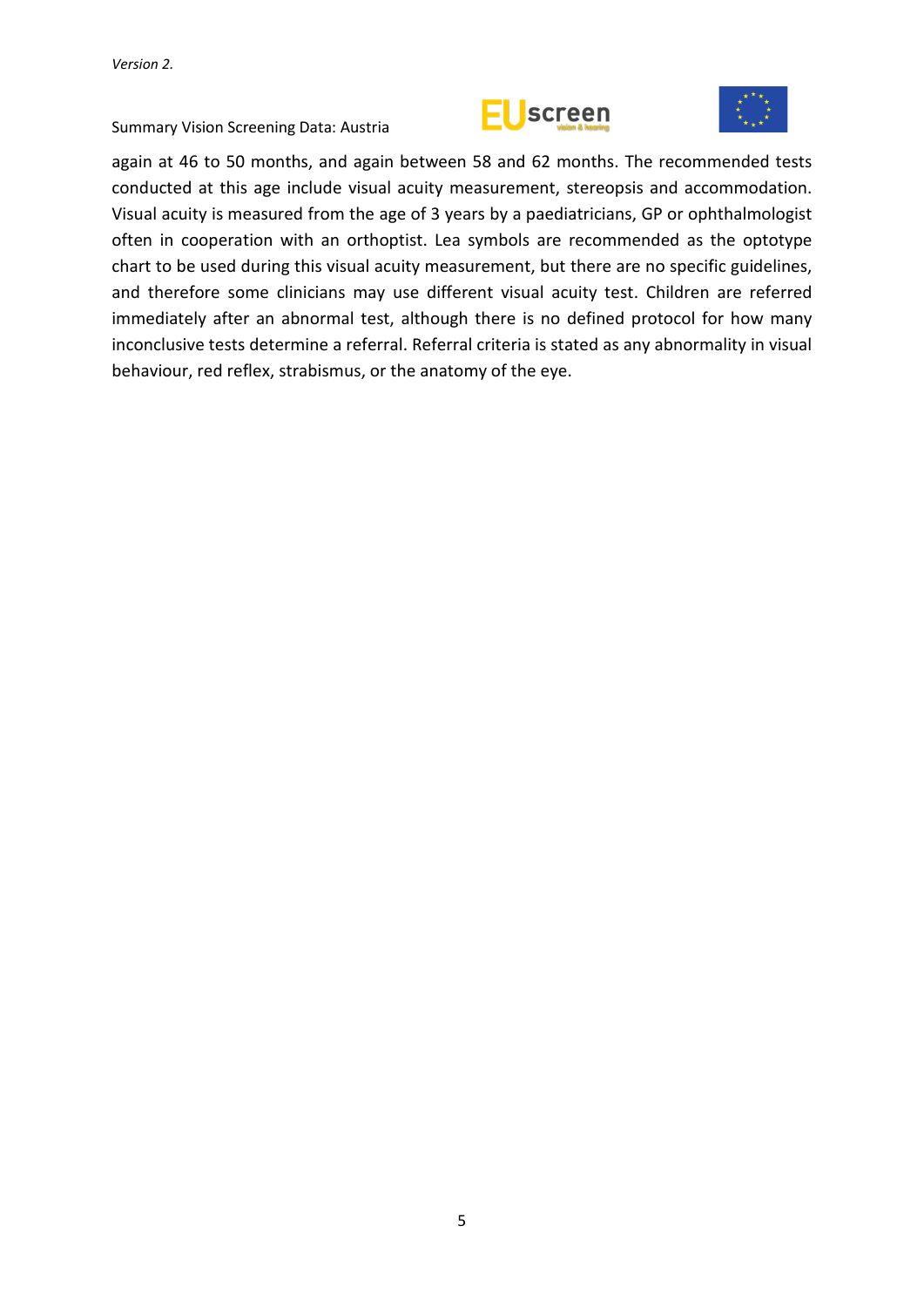*Version 2.*





Summary Vision Screening Data: Austria

**Table 1:** Healthcare professionals who conduct vision screening in each age group

| Table 1        | Paediatrician             | Ophthalmologist | Orthoptist (in<br>cooperation with<br>ophthalmologist) | <b>GP</b>      | Optician       |
|----------------|---------------------------|-----------------|--------------------------------------------------------|----------------|----------------|
| Preterm babies | $\boldsymbol{\mathsf{x}}$ | $\checkmark$    | $\pmb{\times}$                                         | $\pmb{\times}$ | $\pmb{\times}$ |
| 0 to 3 months  | ✓                         | $\pmb{\times}$  | $\pmb{\times}$                                         | ✓              | $\pmb{\times}$ |
| 3 to 36 months | ✓                         | $\checkmark$    |                                                        |                | $\pmb{\times}$ |
| 3 to 7 years   |                           | ✓               |                                                        |                | ✓              |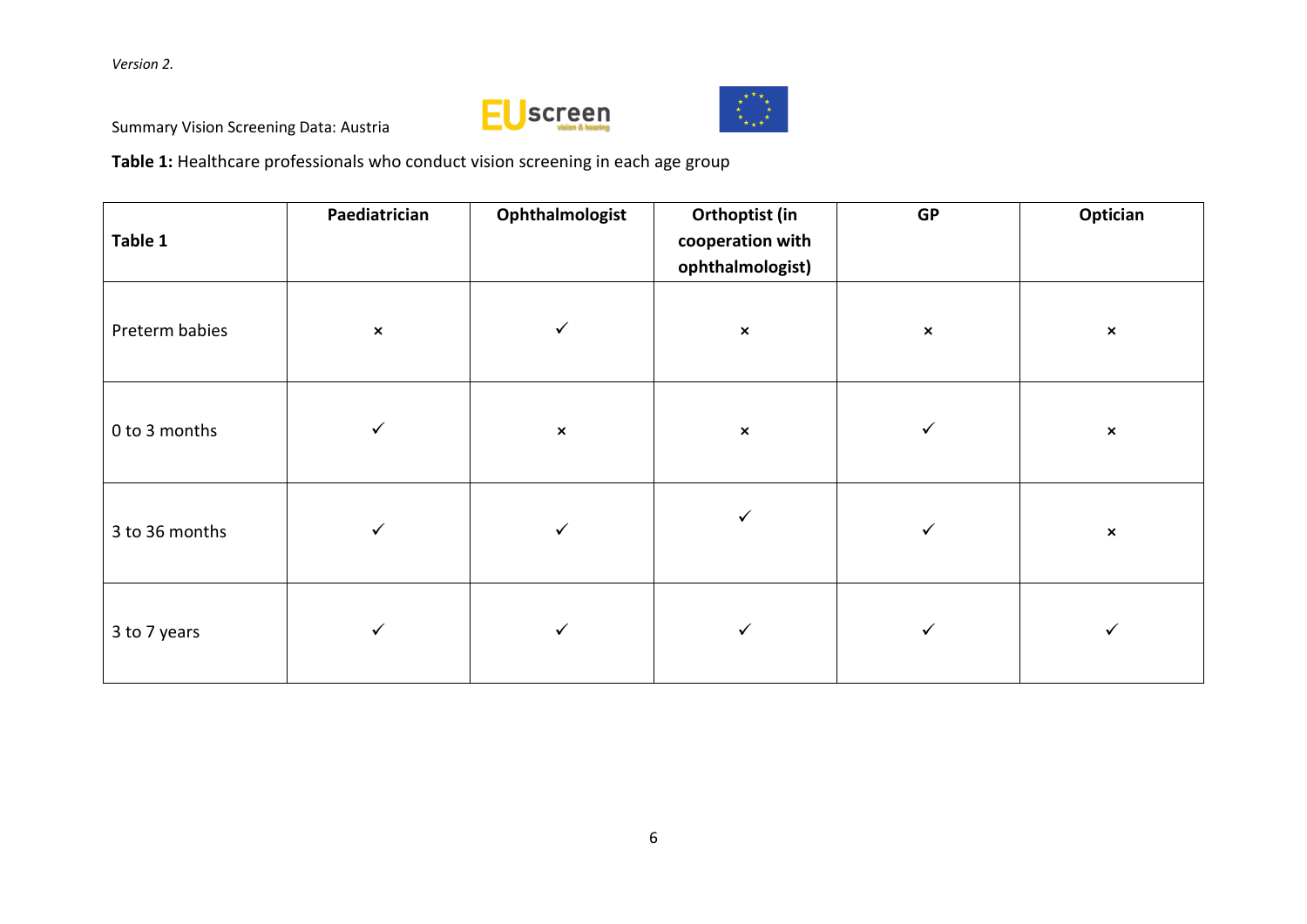*Version 2.*





Summary Vision Screening Data: Austria

**Table 2:** Vision screening tests used in vision screening for each age group

| Table 2              | Eye<br>inspection | <b>Red reflex</b><br>testing | <b>Fixation</b>           | Eye<br>motility | Retinal<br>examination | <b>Pursuit</b><br>movements | Cover<br>test             | Autorefraction            | <b>Visual acuity</b><br>measurement |
|----------------------|-------------------|------------------------------|---------------------------|-----------------|------------------------|-----------------------------|---------------------------|---------------------------|-------------------------------------|
| Preterm<br>babies    | $\pmb{\times}$    | $\pmb{\times}$               | $\boldsymbol{\mathsf{x}}$ | $\pmb{\times}$  | $\checkmark$           | $\pmb{\times}$              | $\boldsymbol{\mathsf{x}}$ | $\boldsymbol{\mathsf{x}}$ | $\pmb{\times}$                      |
| $0$ to $3$<br>months | $\checkmark$      | $\checkmark$                 | $\pmb{\times}$            | $\pmb{\times}$  | $\pmb{\times}$         | $\pmb{\times}$              | $\pmb{\times}$            | $\pmb{\times}$            | $\pmb{\times}$                      |
| 3 to 36<br>months    | $\checkmark$      | $\checkmark$                 | $\checkmark$              | $\checkmark$    | $\checkmark$           | $\checkmark$                | $\checkmark$              | $\checkmark$              | $\pmb{\times}$                      |
| 3 to 7 years         | $\checkmark$      | $\pmb{\times}$               | $\pmb{\times}$            | $\pmb{\times}$  | $\pmb{\times}$         | $\pmb{\times}$              | $\checkmark$              | $\checkmark$              | $\checkmark$                        |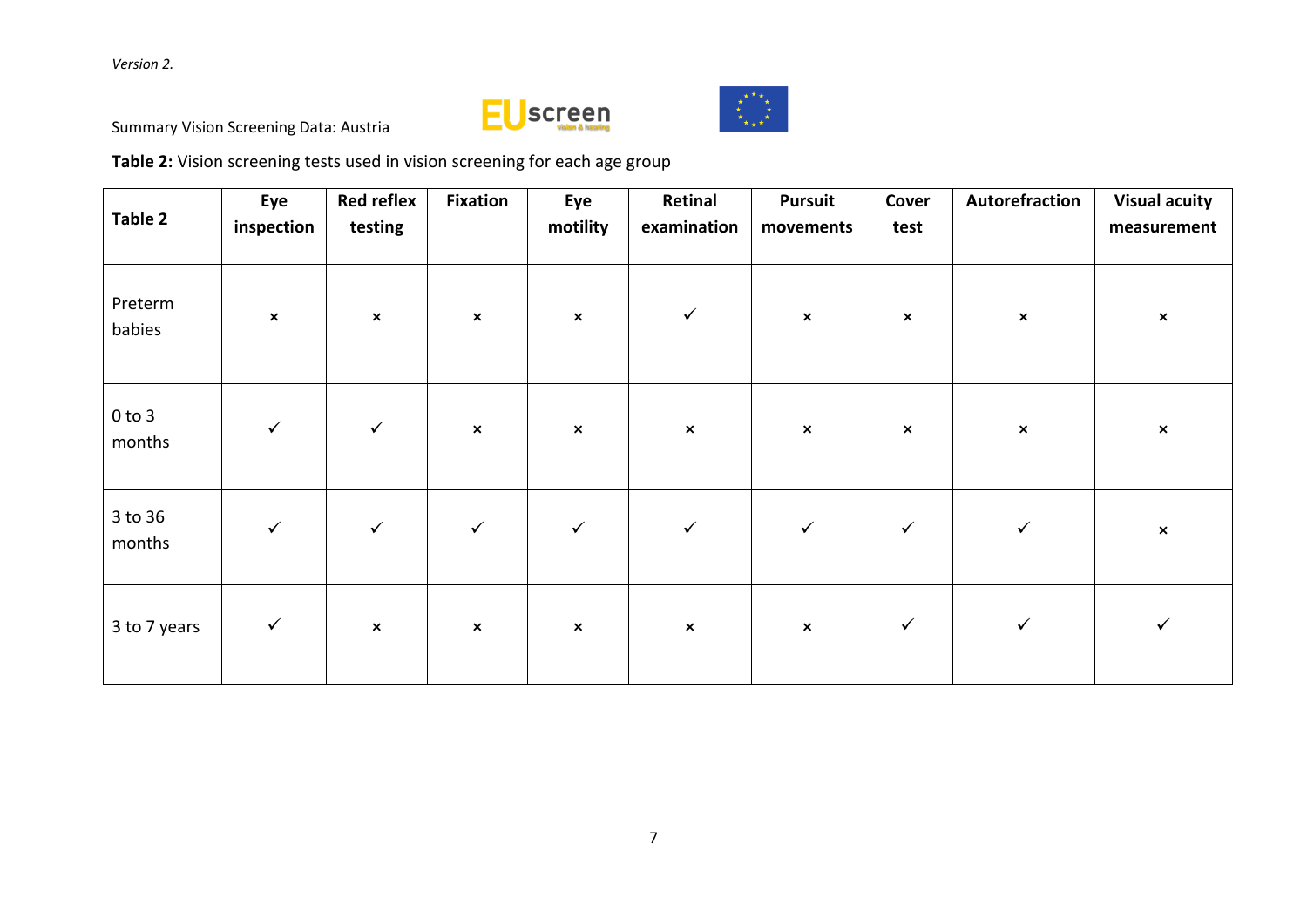*Version 2.*





Summary Vision Screening Data: Austria

**Table 3:** Location of vision screening for each age group

| Table 3        | Hospital     | Paediatrician office | School         | <b>Ophthalmologist office</b> |
|----------------|--------------|----------------------|----------------|-------------------------------|
| Preterm babies | $\checkmark$ | $\pmb{\times}$       | $\pmb{\times}$ | $\pmb{\times}$                |
| 0 to 3 months  | $\checkmark$ | $\checkmark$         | $\pmb{\times}$ | $\pmb{\times}$                |
| 3 to 36 months | $\checkmark$ | $\checkmark$         | $\pmb{\times}$ | $\checkmark$                  |
| 3 to 7 years   | $\checkmark$ | $\checkmark$         | $\checkmark$   | $\pmb{\times}$                |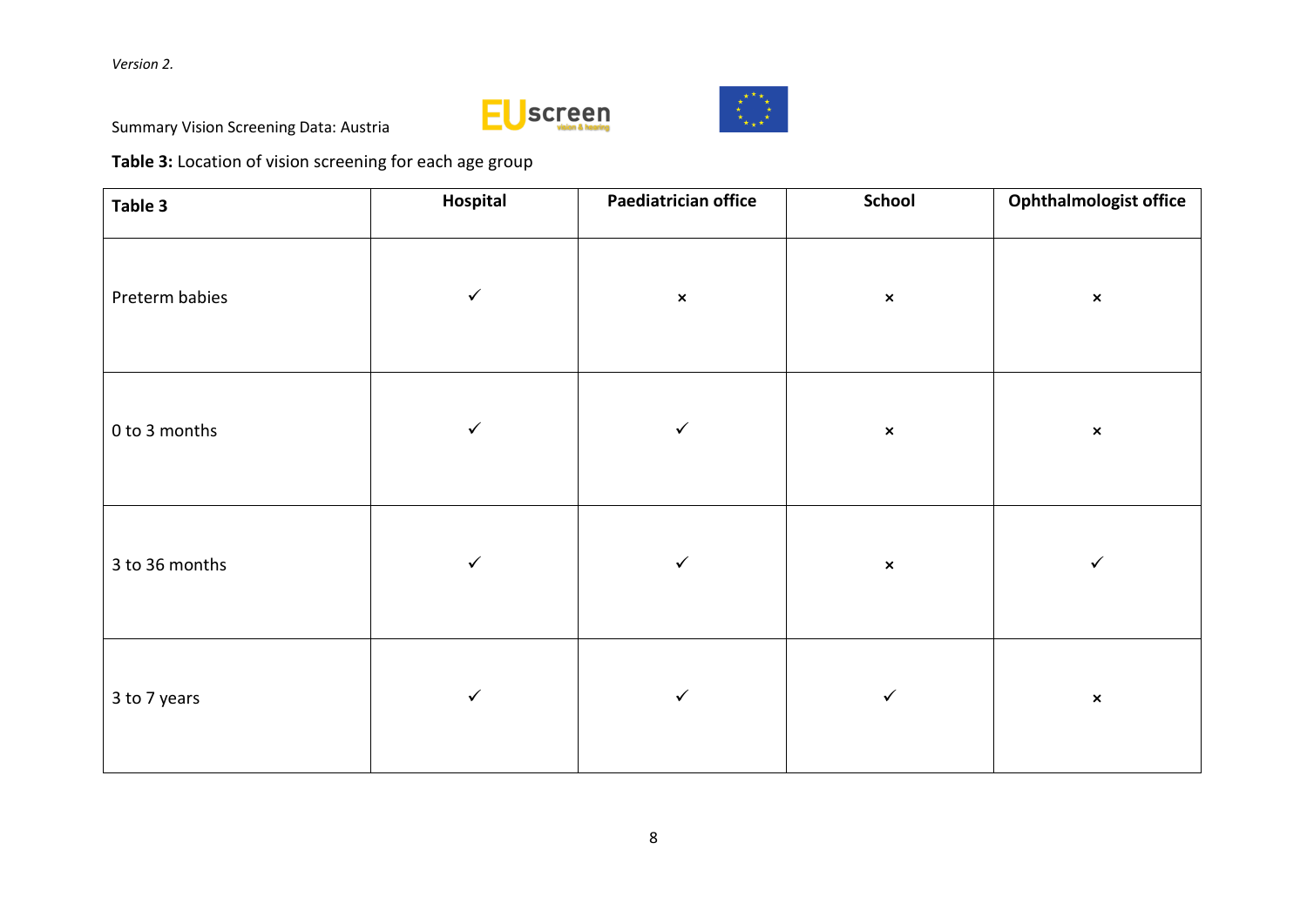



### <span id="page-14-0"></span>**6. Automated Screening**

Automated vision screening is achieved using handheld, portable devices designed to detect presence of refractive error in infants from 6 months of age. It provides objective results and is used to detect amblyopic risk factors. This differs from other methods used to screen children for amblyopia which focus on detection of the actual condition and the resulting visual loss.

In the nine regions where kindergarten projects are funded, automated vision screening devices are utilised, specifically, the PlusOptix device. Handheld automated devices are being more frequently utilised by ophthalmologists from the age of one year, paediatricans and opticans use these at older ages. There are no clear criteria or offical recommendations in terms of utilisation, age of testing or frequency of the automated screening.

Each PlusOptix device costs approximately 9000 Euros and there are no maintenance costs due to it being computer adapted. The device should be replaced every 5 years, depending on new developments.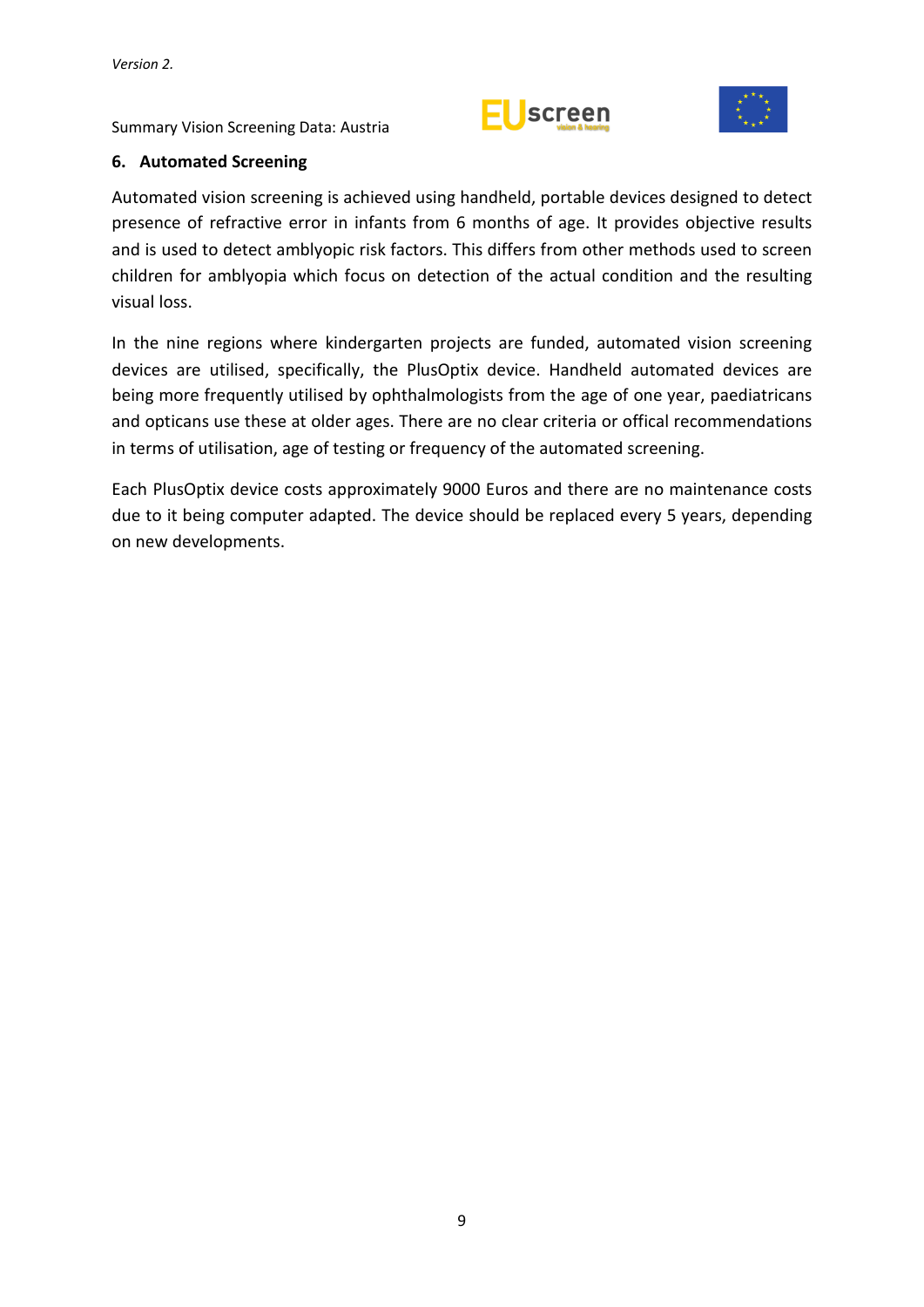



## <span id="page-15-0"></span>**7. Provision for Visually Impaired**

There are three schools in Austria for severely visually impaired or blind children. Children with less severe visual impairment are integrated into the mainstream educational system it is not clear if these children receive special support. Depending on the type of school, the overall costs are estimated at between 8,000 to 10,000 Euro per child, and technical equipment costing between 15,000 to 20,000 Euro.

The decision as to which children attend the visually impaired shools, and which children are integrated into mainstream education is made by the director of the schools. There is no structred assessment to inform this decision.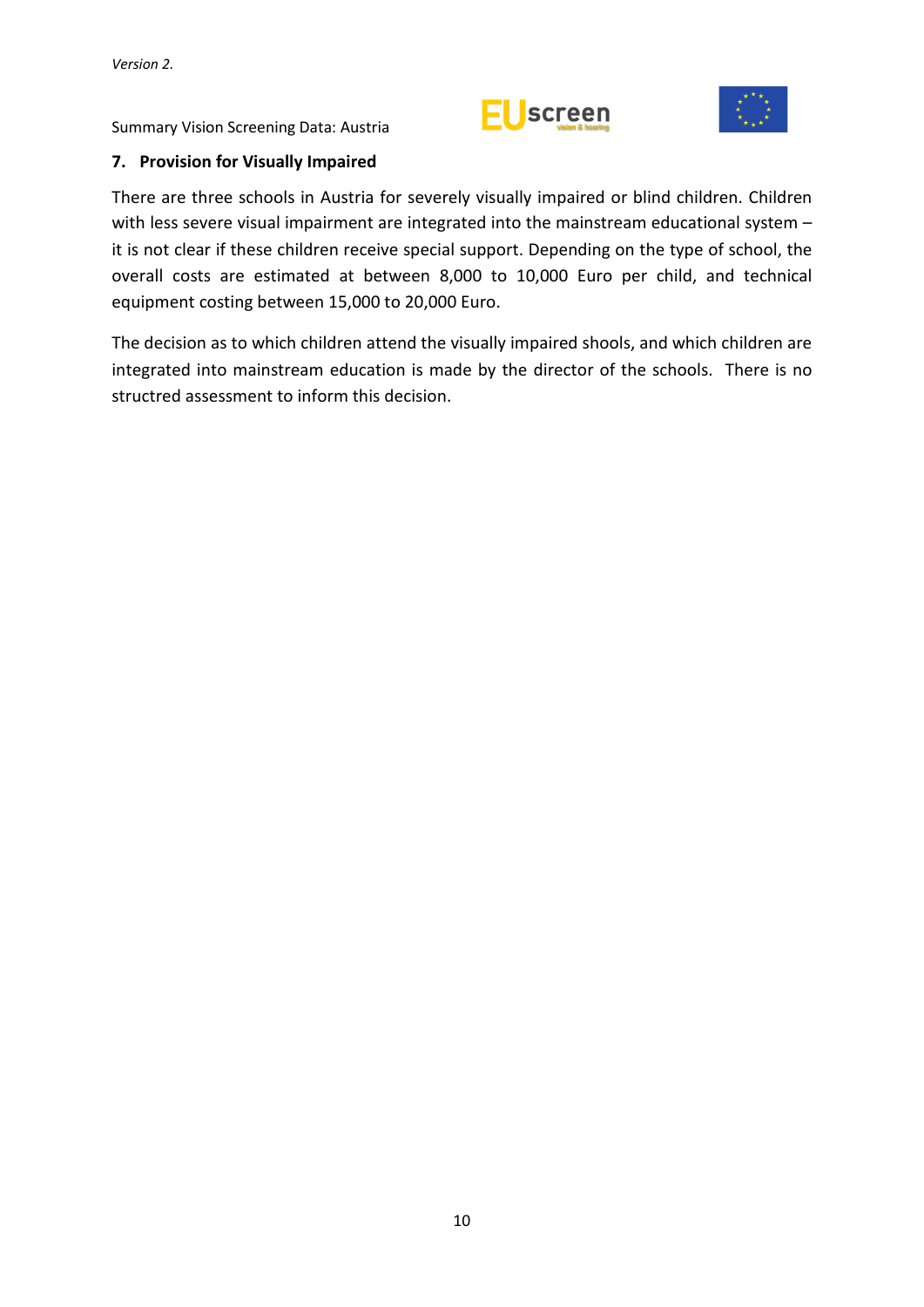



#### <span id="page-16-0"></span>**8. Knowledge of existing screening programme**

#### <span id="page-16-1"></span>*8.1 Prevalence/Diagnosis*

The prevalence of treated or untreated amblyopia by the age of 7 is unknown. The prevalence of persistent amblyopia in Austria is also unknown. The prevalence of strabismus and the incidence of the four types of amblyopia (strabismic, refractive, combinedmechanism and deprivation) are unknown.

#### <span id="page-16-2"></span>*8.2 Coverage*

All children are offered vision screening; this is obligatory within the first 12 months of life and optional until 6 years of age. Children are invited via the mother-child-passport programme, which is a specific information service for parents and children. This system sends letters to parents of children within defined age groups, containing information about screening and an invitation to attend a physician clinic within 2 weeks.

There is no data collected regarding the attendance rate of vision screening before the age of 7 years, or the coverage of visual acuity measurements as part of vision screening before the age of 7 years. It is estimated that more than 90% of children receive vision screening before the age of 7 years, however, the exact data is not accessible.

The percentage of compliance with referral after an abnormal screening test result is unknown and it is unknown if there is registration or documentation of noncompliance with referral after an abnormal screening test result.

## <span id="page-16-3"></span>*8.3 Treatment success*

Glasses are only prescribed for children under the age of 7 years by an ophthalmologist. All eligible children with vision disorders are offered treatment. This includes glasses for refractive error, occlusion therapy, atropine, cataract or glaucoma operations.

The percentage of children treated for congenital eye disorders, strabismus and/or amblyopia is unknown. It is also not known how many patients are treated for congenital cataract, amblyopia and strabismus per year by orthoptists and/or ophthalmologists.

#### <span id="page-16-4"></span>*8.4 Screening evaluation*

The percentage of false negatives and false positives from vision screening is unknown. The positive predictive value, sensitivity of vision and specificity of vision screening are all unknown.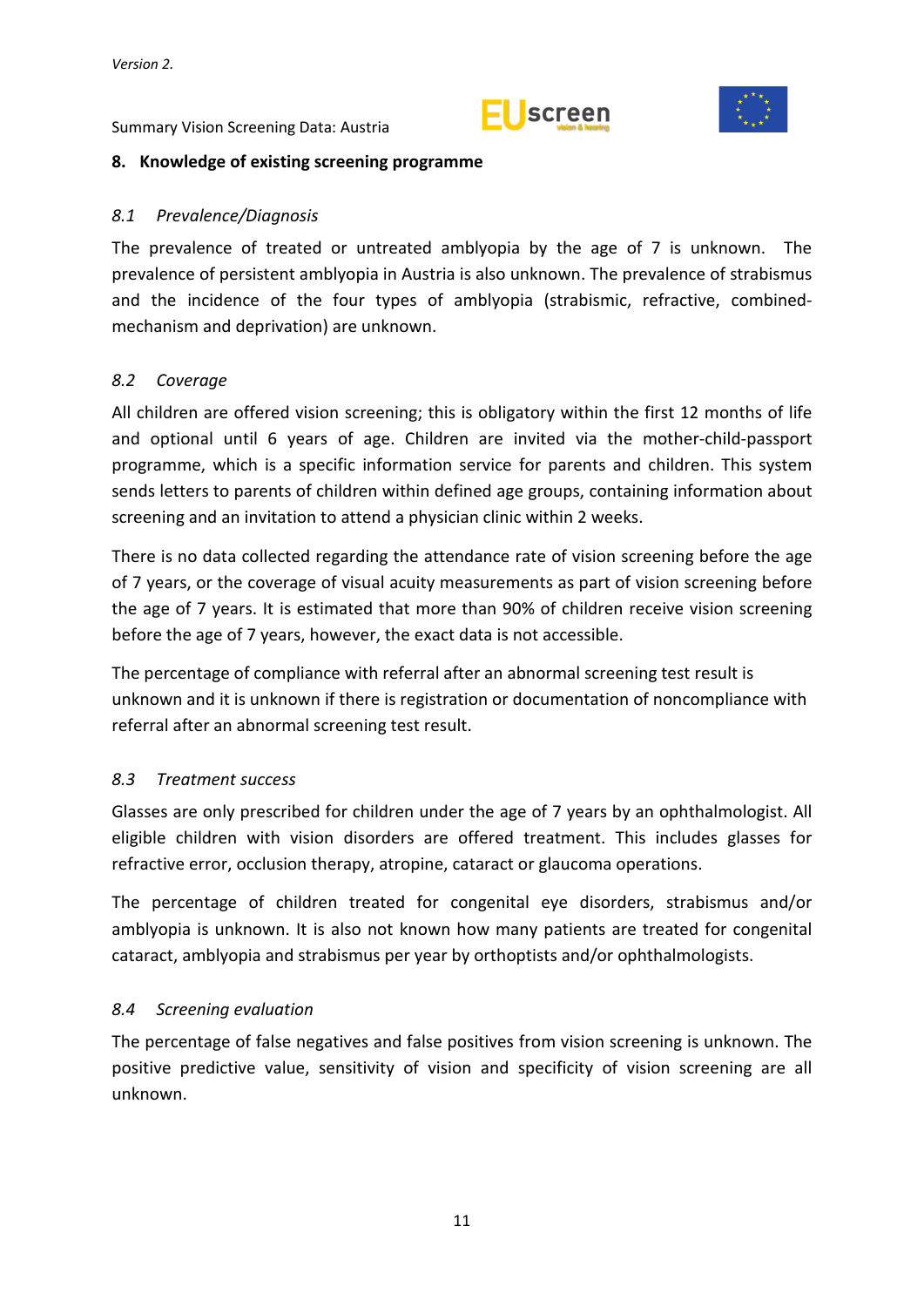



## <span id="page-17-0"></span>**9. Costs of vision screening in children**

In Austria, vision screening is free of charge for parents and there is a financial reward for parents whose children attend the vision screening appointment. There is also a penalty for parents when children do not attend the vision screening.

The amount of childcare allowance (KBG) is linked to the correct implementation and proof of the first ten Mother-Child-Pass examinations to the health insurance.

Births from March 1, 2017: If only one examination is not carried out or not proven in time, the child care allowance will be deducted in principle 1,300 Euros. If both parents receive childcare allowance, deduction of  $\epsilon$  1,300 will be made to each parent. Proof of the first six examinations must already be made during the application process. The proof of the further four investigations must be made by the 15th month of life.

Births until February 28, 2017: Failure to perform an examination (or multiple examinations), late examinations, or failure to provide proof of examinations to the health insurer will result in a halving of the childcare allowance. This depends on the type of benefit selected from 25, 17, 13, or 10 months of life, or to a reduction of the incomerelated KBG amounting to 16.50 Euro per day from 10 months of age.

It is difficult for the country representative to estimate the costs because there is no structured procedure for these conditions in terms of frequency including which the children are seen, prices of operations (regional differences) and days at hospitals.

## <span id="page-17-1"></span>*9.1 Cost of vision screening*

The costs of vision screening are not known.

# <span id="page-17-2"></span>*9.2 Cost of treatment for amblyopia*

Treatment of typical patients with refractive amblyopia and strabismic amblyopia, including follow-up, is estimated at 500 Euros. No further information is provided.

# <span id="page-17-3"></span>*9.3 Cost of Treatment for strabismus*

The estimated costs for strabismus surgery, including follow-up, is estimated at 2,500 Euros. No further information is provided.

## <span id="page-17-4"></span>*9.4 Cost of treatment for cataract*

The costs for congenital cataract surgery, including follow-up of deprivation amblyopia, is estimated at 5,000 Euros. No further information is provided.